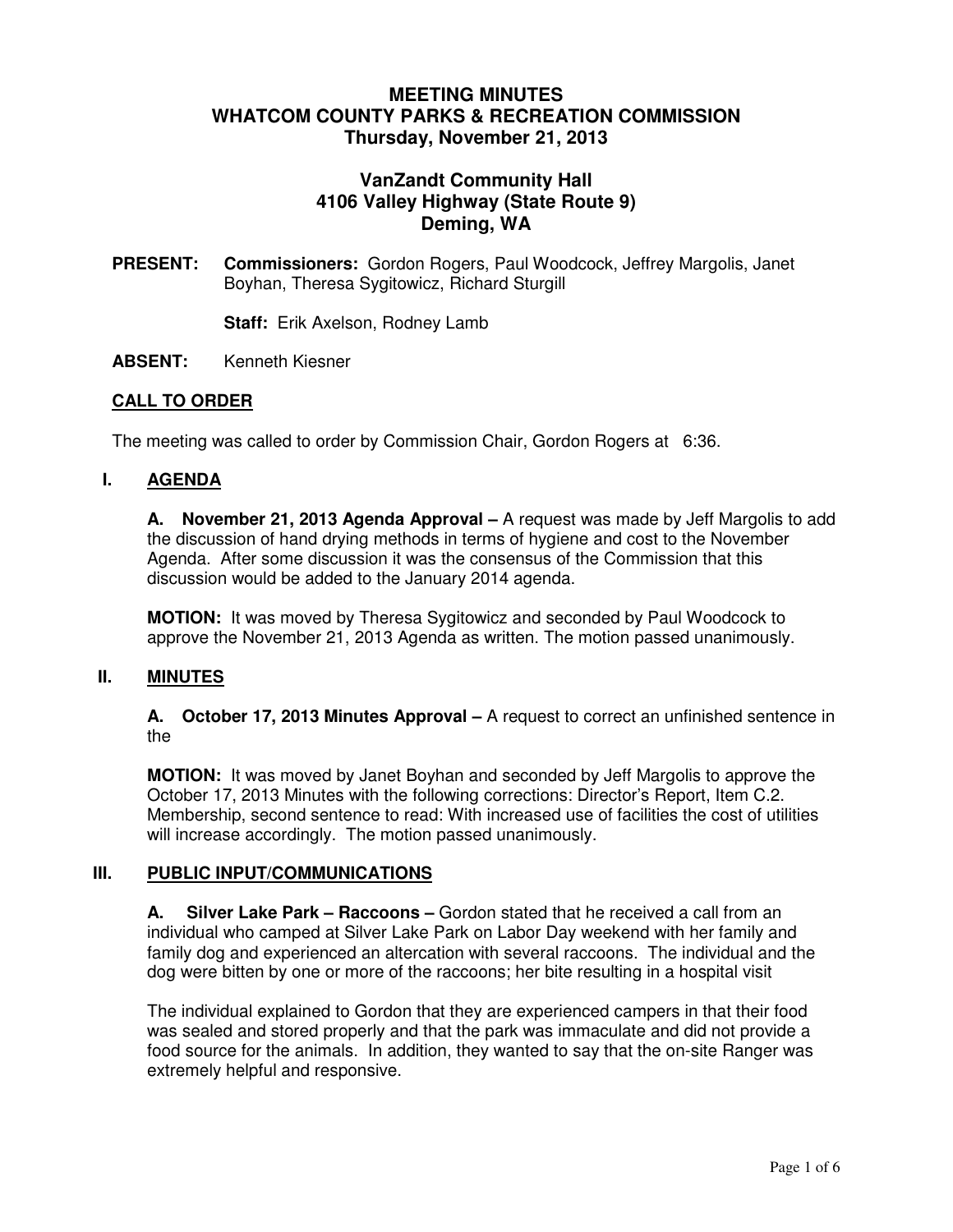The individual did wish to express concern that even though a trapper had been retained and some animals subsequently removed, that the reaction time between the incident and animal removal was too long, and that the public notices that were posted were inadequate. The individual requested that Gordon relay her conversation to the Commission for discussion but to assure the Commission that it was not to be perceived as a threat.

Erik spoke to the incident, the investigation and the agency's response to the incident.

He informed the Commission that staff was notified of the incident on Saturday August 31st, at approximately 3:00 PM, some 14 hours after the incident occurred earlier that morning. At that time staff took a complete report, and referred information to the necessary State officials.

The immediate investigation revealed that the campsite location is in Loop 1 which is NW to the Cabins and immediately adjacent to private homes located just off the northern park boundary. The analysis suggests that there is a readily available food source close by the campsite.

In the following days Erik spoke with the State and County Health departments to brief them on the incident and the Parks Department's response which included notifying other campers in the immediate area, posting notices in all public places in the park, and informing new guests as they arrived.

The notice was based on information taken from the State of Washington's recommendations on wild animal contact, specifically raccoons. Erik stated that he would provide copies of the notices for the Commission.

Within the week several Washington State Department of Fish and Wildlife certified trappers were contacted for quotes, a trapper was later retained, and nine raccoons have since been removed from the park.

As a point of interest, there have been no reports of attacks by raccoons at Silver Lake Park in the past prior to this incident on August 31, or since this incident.

### **IV. DIRECTOR'S REPORT**

There was no Director's Report for November as Michael McFarlane is on vacation

### **V. PARK OPERATIONS REPORT – ERIK AXELSON**

Erik provided the Commission with a handout of the Park Operations Report for their review.

**A. Equipment and Vehicles (ER&R) –** Erik discuss the recent changes in the Parks' maintenance fleet, the justification for the changes and the costs involved.

**B. Plantation Range Paving –** The project is complete. The project came in under budget and the remaining funds are being used to purchase gravel for shouldering, wheel stops, signage and striping.

**C. Lighthouse Marine Park Paving Repairs –** The project is complete and came in under budget. Remaining funds will be used to replace deteriorated edging along parts of the parking lot and install wheel stops.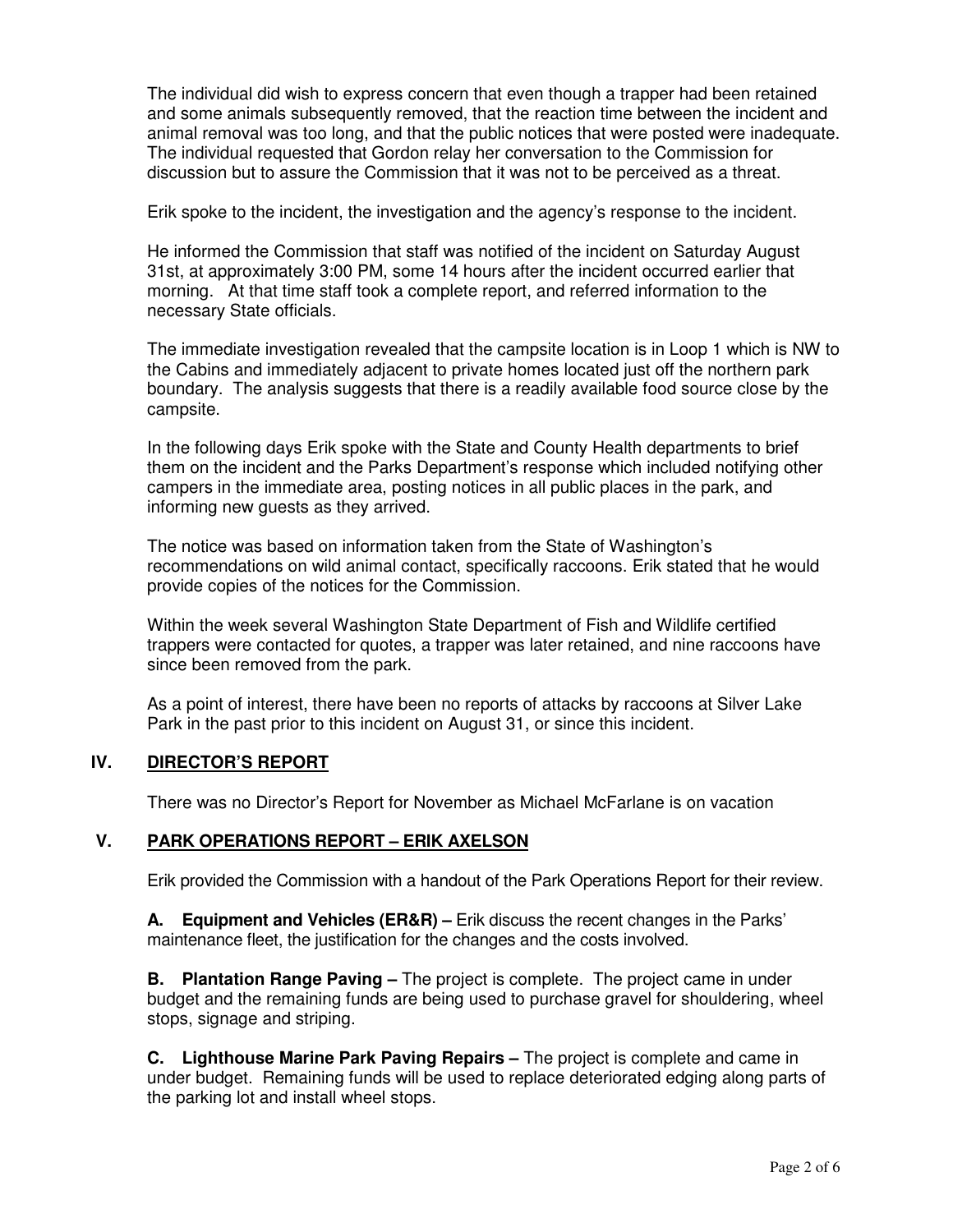**D. Senior Center Fire Alarms Bids –** The low bidder for this project is Guardian Security. A request has been submitted to Whatcom County Council to accept the bid. It is anticipated that a contract will be executed by the mid-December and the design and permitting process completed in order to begin the project in February 2014.

**E. Bellingham Senior Activity Center –** Parks is improving building security by increasing lighting and educating clients who are in the building after hours. Renters are being instructed to lock and monitor doors during their event to reduce the possibility of unauthorized access. We have also reworked the closing checklist to better secure the building prior to leaving.

Maintenance staff will be installing sound baffling wall panels on the upper walls in the auditorium to reduce the noise level for those renters that may be using other rooms in the building, and to improve acoustics in the auditorium.

Glen Hallman, a much loved volunteer for the Whatcom County Council on Aging (WCCOA) recently passed away. There will be an award presented to his family from Executive Louws at the 11/26/13 County Council Meeting for his extensive community involvement.

**MOTION:** It was moved by Theresa Sygitowicz that a plant be planted at the Bellingham Senior Center in honor of Glen Hallman. The funds for the purchase of the plant could be raised through donations. The motion was seconded by Janet Boyhan. The motion passed unanimously.

Erik also noted that the WCCOA is considering other ways to commemorate Mr. Hallman's service to the community, but that he would pass on the Commission's recommendation.

**F. Trails –** Erik provided an update on the improvements and maintenance that were completed during the extra-help season.

A list of trail projects that are currently in progress was provided for Commission review.

**G. Small M&O Projects –** Erik spoke to the current maintenance and operations projects in progress. A list was provided for Commission review.

**H. Special Events –** Because there was a considerable increase in large events in our parks in 2013 there will be a few changes in the Special Event Application and administrative process for 2014. There will be a \$50.00, non-refundable application fee established as a way to recover some processing costs and an extra-help position will be added to provide additional staff coverage during the events with costs recouped with a \$14 per hour fee.

Applications for 2014 Special Events have been sent out to those organizations that conducted major events in our parks in 2013, and some of these have begun to be returned. It is the goal to have events locked in with a reservation, insurance requirements documented and a permit letter sent to event planners indicating event logistics, costs, etc., by mid-December.

A copy of the new 2014 Special Event Application was provided for Commission review.

**I. Rental Properties** – Erik provided a list of current Whatcom County Parks' residential rental properties. He discussed that there will be a 3% increase in rents for most properties, effective January 2014, to bring them more in line with the current rental market.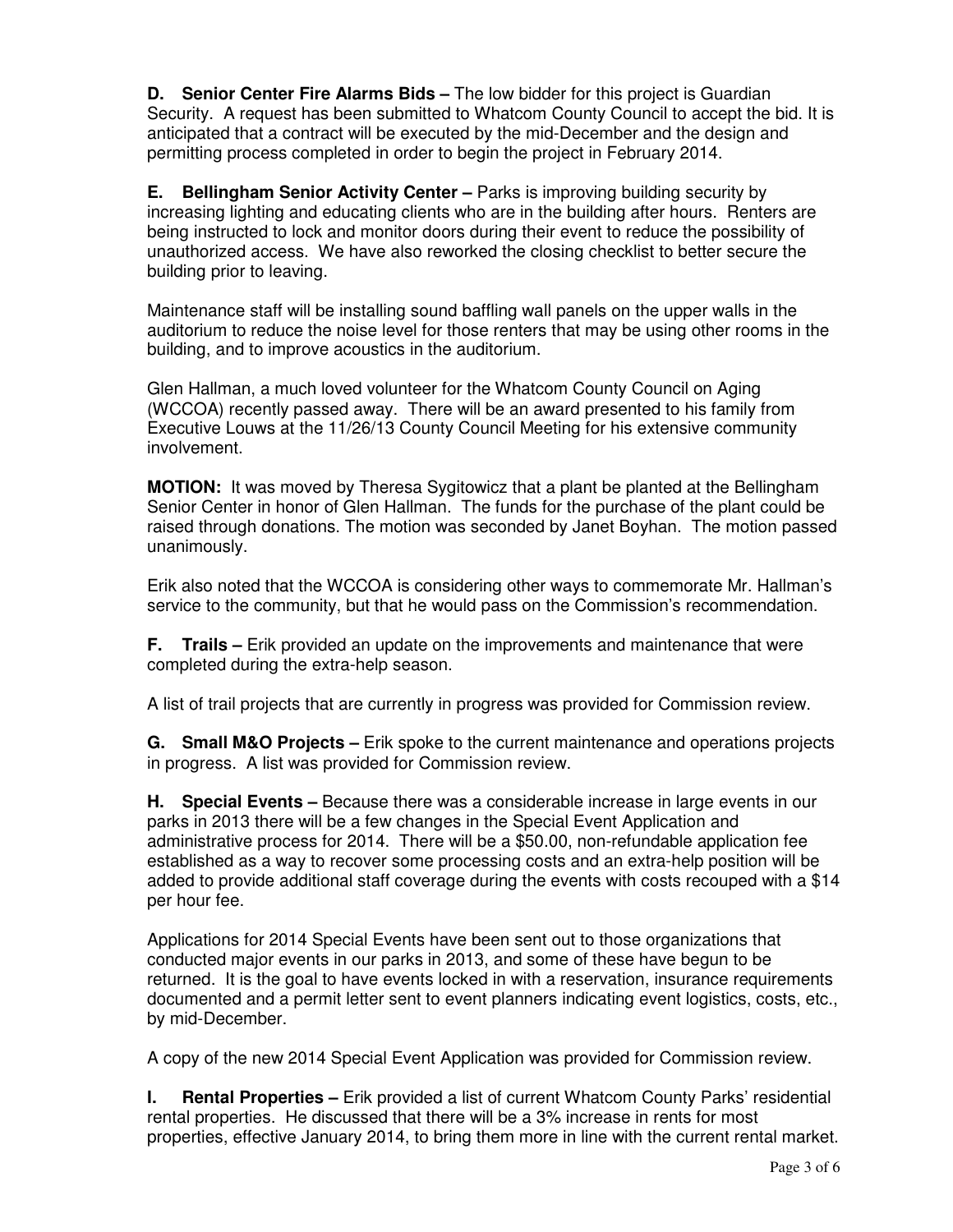Building inspections were conducted on all properties this year. The smoke alarms, carbon monoxide alarms and fire extinguishers were all inspected to insure their proper working order. Buildings were also inspected for mold and mildew, certifying the presence or absence of such and noting if there were any concerns or special considerations for each unit.

Special efforts were made to educate tenants on the proper working condition of the smoke alarms, carbon monoxide alarms and fire extinguishers and what precautions to take to reduce the chances of mold or mildew in the home. Tenants were also instructed of their responsibility to report any equipment that is not working correctly or if there are leaks or the presence of mold or mildew in the home so that Parks can fulfill their responsibility to replace faulty equipment or eradicate mold or mildew or repair leaks.

As a point of interest, a recently vacated rental house in North Lake Whatcom Park adjacent to the Hertz Trail was secured immediately by our staff. There is a 2014 capital project (ASR 5035) that is designed to remove the structures and prepare the site for future public use (to be determined).

## **VI. DESIGN & DEVELOPMENT REPORT – RODNEY LAMB**

**A. 2013 Capital Projects -** 2013 Capital projects are currently winding down for the year. Rod reported on the following projects.

**1. Lighthouse Marine Park Dock Renovation –** This project is underway. As previously mentioned there was a slight scheduling delay in the pile driving activities. The previously planned date for instillation coincided with the first big wind storm in October that prevented the subcontractor from accessing the site. As a result it will be necessary to install the piles in mid-July, 2014 after the fish window is no longer a factor.

The contractor has completed the majority of the upland work. A significant section of the parking lot needed to be repaved because the sub-base needed to be stabilized. The subbase was stabilized by adding approximately 10 inches of compacted base rock prior to paving. Rod noted that access to the new boarding float will include an ADA accessible ramp. The contractor will be vacating the site soon and returning when they are to complete the in-water work.

In the mean-time Parks will continue secure a dock manufacturer to construct the boarding floats. There are currently two vendors being considered. Both vendors are comparable in work and costs however it has not been determined which one best meets the required specifications and can provide the optimal system.

**2. Hovander Park River Trail –** The contractor and sub-contractor have completed their work on the trail. The contractor's bid was originally well under the original budget, however due to unknown field conditions the contractor has exceeded the original bid amount. The project has since closed over this amount. The change in project costs was largely due to the fact that in order to conduct the topographical survey blackberries needed to be removed from the trail but in order to meet code the blackberries could not simply be mowed down, there needed to be a cross section cut every 50 feet. This required a great deal of work on a mile and a half trail and increased our base rock quantities more than was anticipated.

The overage did not exceed the amount of funds that the County budgeted for the project. Parks has submitted a request to the Council to approve additional funding to cover the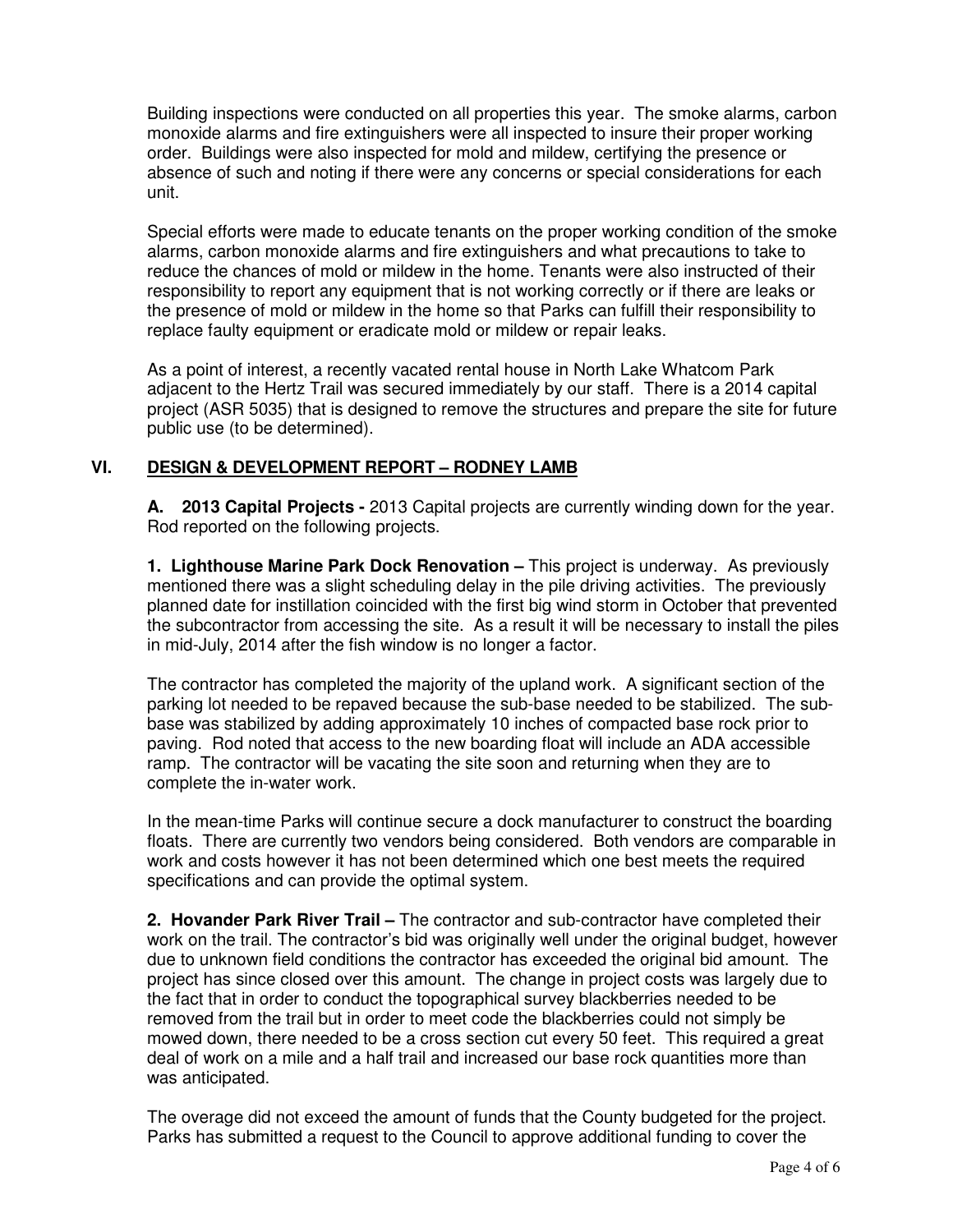contractor's overage as well as pay for additional surfacing material. The additional surfacing material will reduce long-term maintenance and improve overall durability. The additional surfacing if approved will be installed in the spring of 2014.

At that time mitigation planting of riparian vegetation will be completed along the trail as well as reseeding. Due to weather delays the area was seeded late in the season and needs to be reseeded.

There was a great deal of discussion regarding the shoreline permit requirements, what riparian vegetation consisted of, and what would or could be planted within those requirements. Jeff Margolis suggested that rhododendrons be planted on the east side of the trail and in that these shrubs are native they would be in accord with the landscaping doctrine. He suggested that these flowering plants would contribute to the ambiance, creating a sense of a promenade which would make it that much more a draw for the public. He suggested that if Whatcom County Parks and Recreation was not in a position to afford these plants he suggested that we take some initiative to have a civic group carry the ball. Let the record show that no action was taken on this suggestion. Rod provided a current list of vegetation that was included in the mitigation plan.

**3. Lookout Mountain –** This project is complete from the contractor's stand point. All the site improvements have been completed and the utilities that stubbed into the restroom and the connection pipe into the Lake Whatcom Water and Sewer District water main have been installed. After the instillation was completed it was determined that the one inch waterline that was installed was inadequate to flush the toilets and that it requires a one and a half inch main. This was not only unknown to Rod but also the Civil Engineer. In order to rectify this problem a pressure tank will need to be installed in order to boost the pressure. A pressure tank has been purchased and will be installed by the maintenance crew before the Thanksgiving holiday.

There was an additional snag in this project. The grinder pump alarm was tripped the weekend after it was turned on. Unfortunately the Park staff was not aware that the alarm was tripped until Monday morning when it was discovered that the Sheriff and the pump manufacturer had been called. This has since been corrected by disconnecting the audible alarm and contacting the manufacturer to investigate the reason for the alarm. The manufacturer sent a service tech to the site that discovered a faulty electrical contactor in the control panel. The contactor was replaced and the system appears to be operating properly.

# **VII. UNFINISHED BUSINESS**

**A. Bay to Baker Trail / BNSF Parcels –** Included in the November Commission Meeting packet was a letter from Jones Lang LaSalle Americas, Inc., representative for BNSF Railway Company. The letter explained that their sale application would need to be completed and returned along with a tax map, FSA map or survey map of the property. The letter indicated that when this sale application was received the status of the property would be determined and the interested party contacted and that this process could take up to a year.

Gordon stated that based on this letter there is a question as to whether the property exists and if so, is it available to purchase.

Gordon stated that Mike McFarlane discussed the letter with Executive Louws. It was discussed that more specific information is required prior to moving forward and that without additional information this issue would seem to be at a standstill.